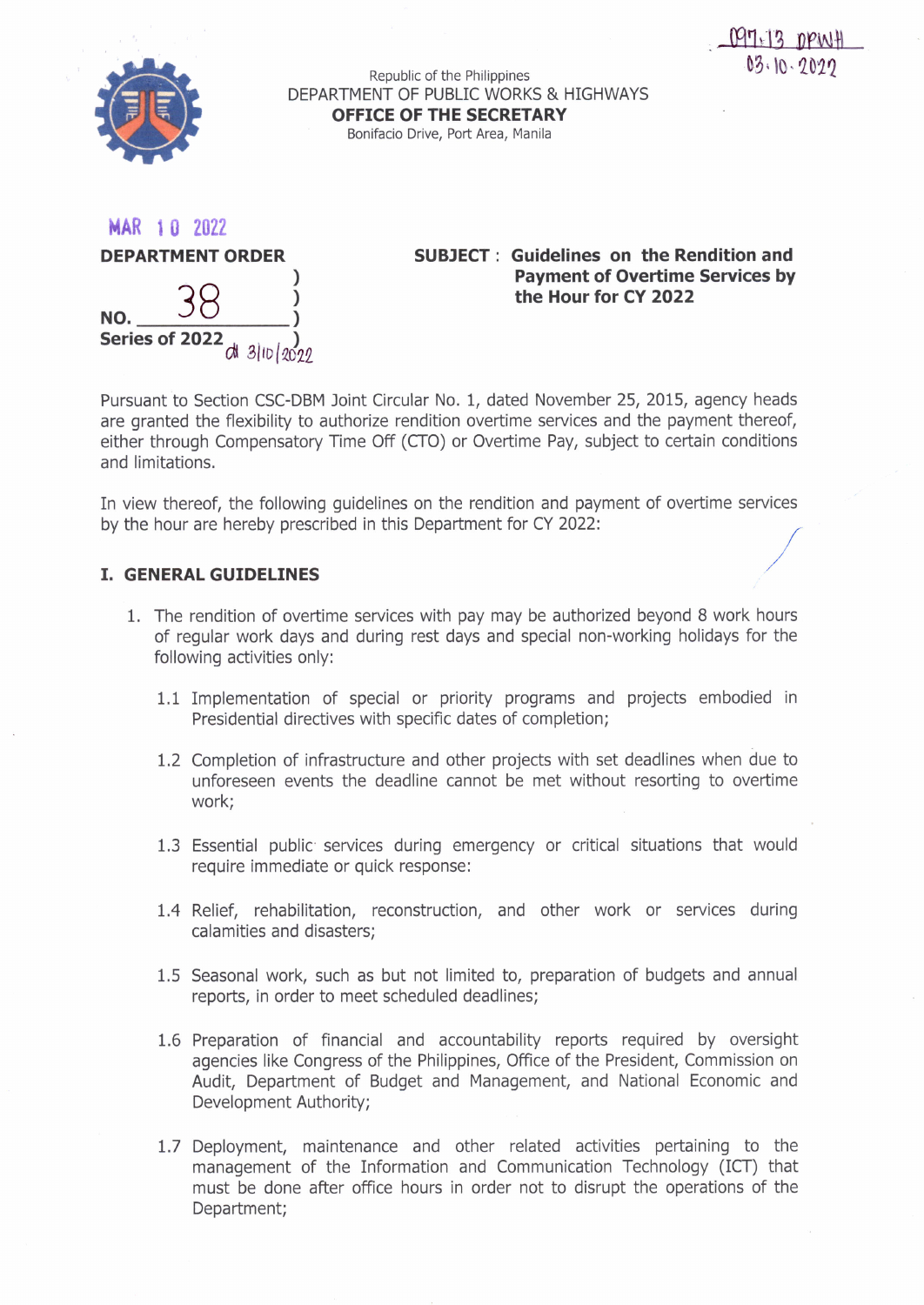- 1.8 Services rendered by drivers and other immediate staff of officials when they are required to keep the same working hours as these officials; and
- 1.9 Such other activities as needed to meet performance targets or deliver services to the public as may be determined by the agency head.
- 2. Subject to availability of funds, the following personnel may be paid overtime services as authorized:
	- 2.1 Personnel of this Department holding permanent, temporary, CTO, CTI, whose Salary Grades range from 1 to 25.
	- 2.2 Regular employees of other government agencies on detail to the DPWH at the rates herein authorized for DPWH.
- 3. In case funds are not enough, low ranking employees with salary grades 1-6 shall be given priority in payment of their overtime services.
- 4. Overtime services rendered by the employees who are on temporary reassignment/detail shall be paid by the offices where they are presently reassigned/detailed.
- 5. Employees shall not be allowed to render overtime services without their respective supervisors (at least Section Chief) who are likewise tasked to monitor their works/activities.
- 6. Employees under work-from-home are not entitled to Compensatory Overtime Credit/Overtime Pay.
- 7. Employees who are authorized to have a four (4) day on-site and one (1) day workfrom-home arrangement with documented output, as provided under CSC MC. No. 18 s. 2020, may be allowed to render overtime on rest days and holidays provided it is approved by their respective head of Office.
- 8. Employees who are not late on regular working days are allowed to render no less than the prescribed two (2) hours of overtime services with pay per day. Only authorized official drivers and maintenance personnel may be paid more than 2 hours overtime services per day, subject to limitation prescribed under Section III.4 hereof.
- 9. Employees who incurred accumulated absences, tardiness and undertimes for at least three (3) times in a week shall not be authorized to render OT services on their restday. This is to ensure that employees are not rendering OT services for the primary reason to finish their backlog due to their absences, tardiness or undertimes on regular days.
- 10. Only a minimum of four (4) hours and a maximum of eight (8) hours of overtime services on a rest day and non-working holidays shall be compensated through Overtime Pay. Any excess of the 8 hours shall be compensated through CTO. The period 12:00 noon to 1:00 p.m. is considered non-working hour for the purpose of payment of OT. For Central Office and other Metro Manila-based offices observing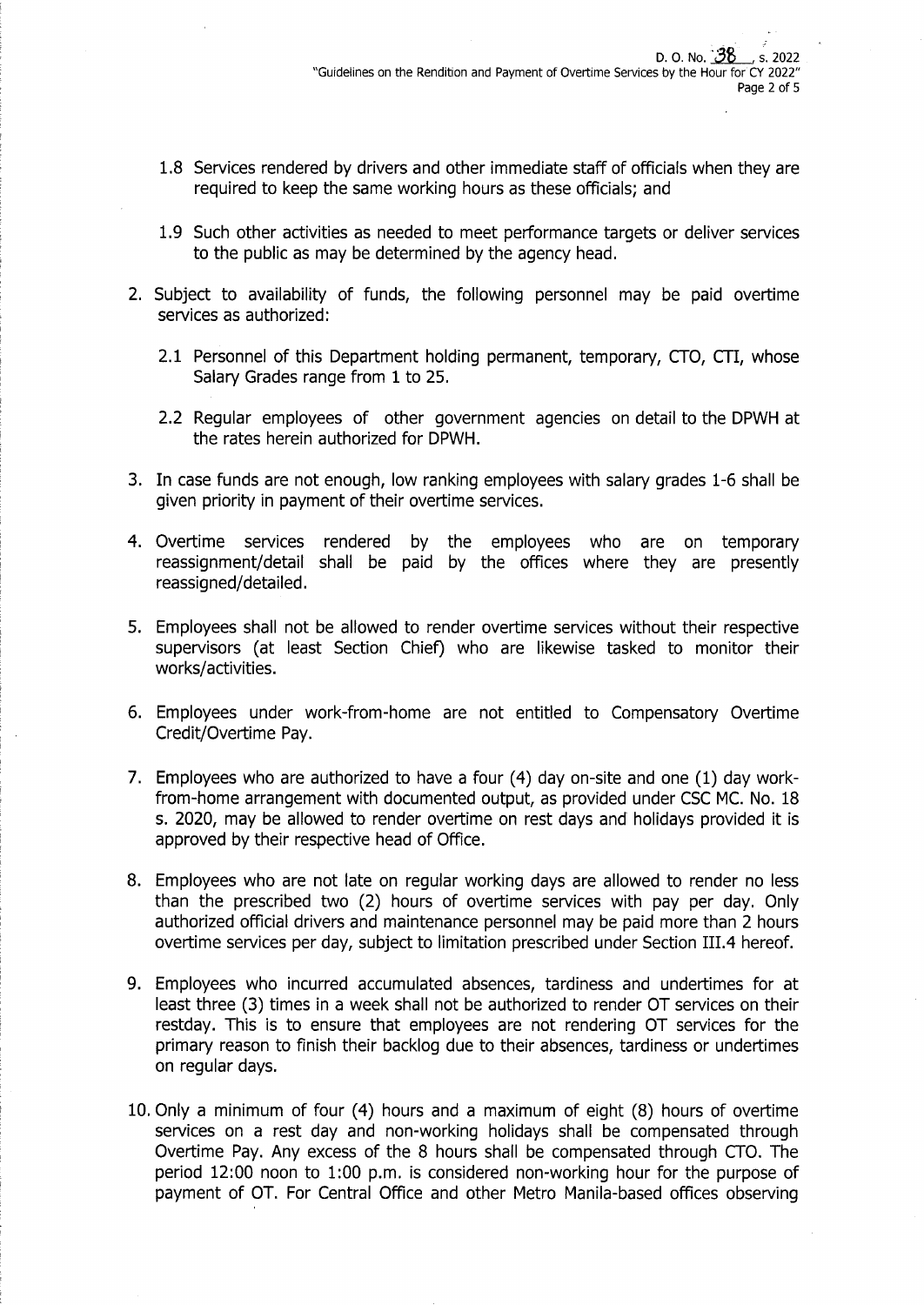7:00 a.m. to 4:00 p.m. office hours, the non-working hour is 11:00 a.m. to 12:00 noon.

11. Finance Service (for Central Office) and Finance Division (for Regional Offices) shall be responsible for monitoring/ensuring that total overtime pay does not exceed 5% of the total Personnel Services (PS) budget of CO/ROs for FY 2022. Annual Report on Overtime Services with Pay shall likewise be prepared by the FS/FD and shall be submitted to the DBM/Regional DBM on or before March 31, 2022.

# **II. REQUEST FOR AUTHORITY TO RENDER OVERTIME SERVICES**

- 1. As a general rule, authority to render overtime services shall be requested on a monthly basis by the supervisors concerned (at least Section Chief), recommended by the Division Chiefs/District Engineers and approved by higher authority specified in the Item II-3 of this D.O. In no instance shall an employee request or demand to render overtime service for the purpose of augmenting his take-home pay or to compensate for and anticipated absence.
- 2. Requests for authority to render overtime services shall indicate the names of the personnel involved, the expected output indicator, actual output and the corresponding justification (See Annex A), and subject to the following conditions:
	- 2.1 Authority to render OT services shall be requested prior to the period the OT services will be rendered. Overtime services rendered without an approved authority shall not be paid or be credited for compensatory time-off.
	- 2.2 In no case shall the tasks to be accomplished overlap with those assigned to Job Order employees.
	- 2.3 Two (2) original Daily Time Records (DTRs) shall be accomplished and submitted at the end of every month, i.e., one (1) for the Regular Payroll and One (1) for the Overtime Payroll, indicating the total number of hours rendered for overtime work.
	- 2.4 Requests for Authority to Render OT Services for the following month shall be supported by the Actual Output Report for overtime services rendered on the immediately preceding month before the same can be acted upon.
- 3. The said requests shall be approved by the following:
	- 3.1 Director concerned (i.e., Service Director, Bureau Director, Project Director or Assistant Regional Director) for overtime services to be rendered after official working hours; and
	- 3.2 Assistant Secretary/Regional Director concerned for overtime services to be rendered during Saturdays and/or Holidays. Rendition of overtime services on these days shall be strictly authorized only on extreme cases.
- 4. The approving and requesting officials concerned shall be held responsible for any payment of overtime services rendered by the employees not in accordance with the prescribed guidelines.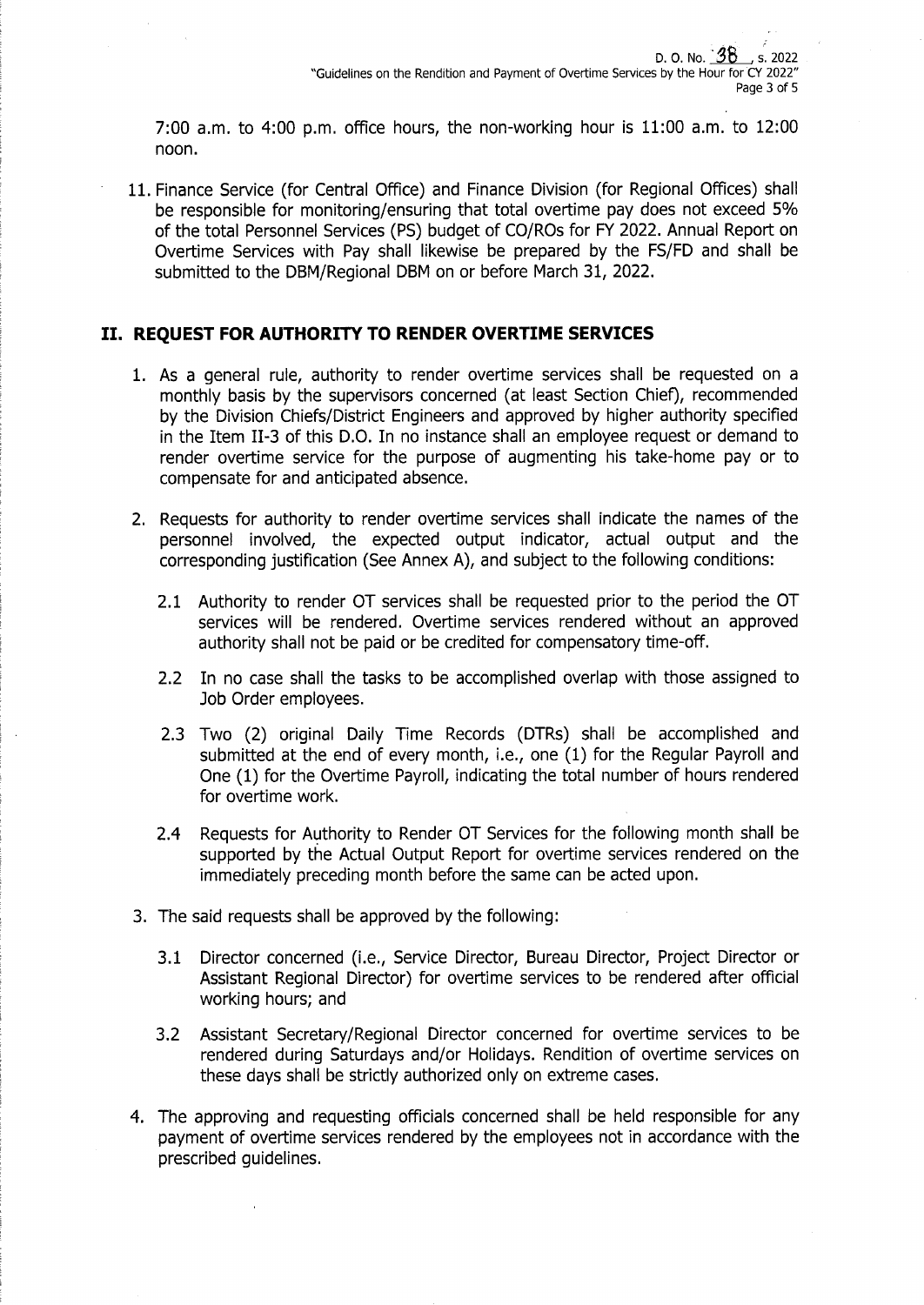# **III. COMPUTATION OF OVERTIME SERVICES WITH PAY**

- 1. Payment of overtime services shall cover those rendered beyond 8 work hours of a regular day; and those rendered on Saturdays and non-working holidays.
- 2. Personnel rendering overtime services shall be entitled to overtime pay by the hour which shall be based on his/her actual hourly rate, computed as follows:

*Actual Hourly Rate (H.R.)* = Actual Salary per Month / 22 / 8

- 3. Overtime pay shall be computed as follows:
	- 3.1 For ordinary working days: Plus 25% of the hourly rate.

*Overtime Pay* = 1.25 x H.R. x No. of hours rendered

3.2 For Saturdays and non-working Holidays: Plus 50% of the hourly rate.

*Overtime Pay* = 1.50 <sup>x</sup> H.R. <sup>x</sup> No. of hours rendered

4. For employees with Salary Grades 1-6, the total overtime compensation for a given month shall not exceed fifty percent (50%) of their respective monthly basic salaries. For employees with Salary Grades ranging from 7-25, total overtime pay per month shall be limited to the percentage rates as agreed upon by the DPWH Management Committee (MANCOM) as follows:

| <b>SALARY GRADE</b> | PERCENTAGE (%) |
|---------------------|----------------|
|                     | 48             |
| 8                   | 46             |
| 9                   | 44             |
| 10                  | 42             |
| 11                  | 40             |
| 12                  | 38             |
| 13                  | 36             |
| 14                  | 34             |
| 15                  | 32             |
| 16                  | 30             |

| <b>SALARY GRADE</b>    | PERCENTAGE (%) |
|------------------------|----------------|
| 17                     | 28             |
| 18                     | 26             |
| 19                     | 24             |
| 20                     | 22             |
| 21                     | 20             |
| 22                     | 18             |
| 23                     | 16             |
| 24                     | 14             |
| 25<br>(Division Chief) | 12             |

- 5. Subject to availability of funds, the MANCOM is hereby authorized to review and make corresponding percentage rates adjustments, if necessary. Percentage rates adjustments shall, however, be subject to the condition that the overall take home pay of a supervisor shall not exceed the overall take home pay of the next higher supervisor (e.g. Section Chief against Division Chief; Division Chief against Director).
- 6. Vouchers/payrolls covering the payment of overtime pay shall be supported by duly approved Request for Authority to Render Overtime Services, Daily Time Records and Monthly Actual Output Reports. They shall include certifications signed by the Division Chiefs concerned to the effect that:
	- 6.1 Cumulative overtime pay being received by the employees concerned do not exceed the limitations prescribed under Section III.4 above; and,